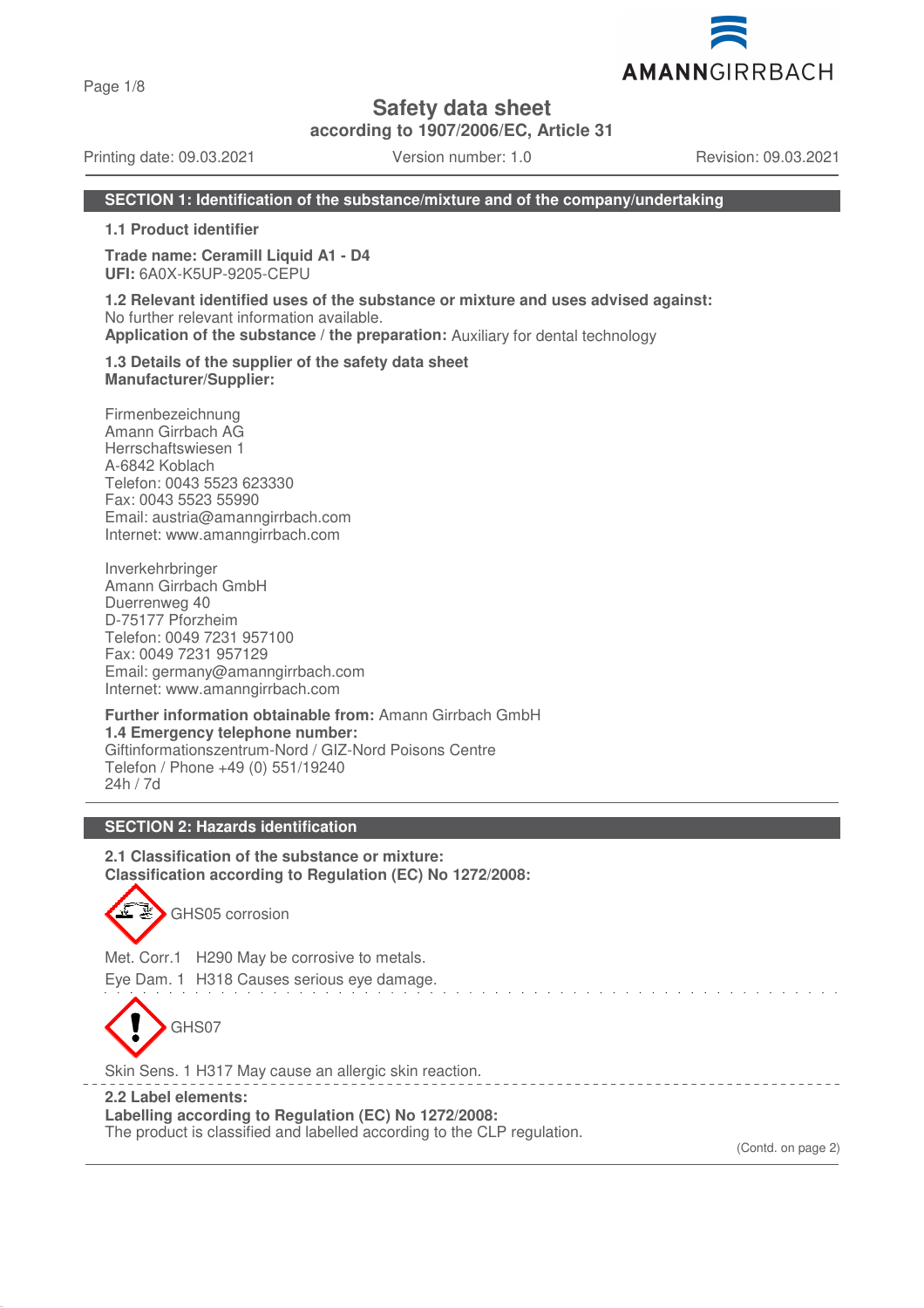**according to 1907/2006/EC, Article 31**

Printing date: 09.03.2021 Version number: 1.0 Revision: 09.03.2021

## **Trade name: Ceramill Liquid A1 - D4**

**Hazard pictograms:**



**Signal word:** Danger

| Hazard-determining components of labelling:                                                           |                                                                                        |  |  |
|-------------------------------------------------------------------------------------------------------|----------------------------------------------------------------------------------------|--|--|
| ferric chloride hexahydrate                                                                           |                                                                                        |  |  |
| acetic acid, chromium salt, basic                                                                     |                                                                                        |  |  |
| <b>Hazard statements:</b>                                                                             |                                                                                        |  |  |
| H290 May be corrosive to metals.                                                                      |                                                                                        |  |  |
| H318 Causes serious eye damage.                                                                       |                                                                                        |  |  |
| H317 May cause an allergic skin reaction.                                                             |                                                                                        |  |  |
| <b>Precautionary statements:</b>                                                                      |                                                                                        |  |  |
| P <sub>101</sub>                                                                                      | If medical advice is needed, have product container or label at hand.                  |  |  |
| P <sub>102</sub>                                                                                      | Keep out of reach of children.                                                         |  |  |
| P <sub>103</sub>                                                                                      | Read carefully and follow all instructions.                                            |  |  |
| P <sub>261</sub>                                                                                      | Avoid breathing dust/fume/gas/mist/vapours/spray.                                      |  |  |
| P280                                                                                                  | Wear protective gloves / eye protection / face protection.                             |  |  |
| P305+P351+P338 IF IN EYES: Rinse cautiously with water for several minutes. Remove contact lenses, if |                                                                                        |  |  |
|                                                                                                       | present and easy to do. Continue rinsing.                                              |  |  |
| P310                                                                                                  | Immediately call a POISON CENTER/doctor.                                               |  |  |
| P406                                                                                                  | Store in a corrosion resistant container / container with a resistant inner liner.     |  |  |
| P <sub>501</sub>                                                                                      | Dispose of contents/container in accordance with local/regional/national/international |  |  |
|                                                                                                       | regulations.                                                                           |  |  |
| 2.3 Other hazards:                                                                                    |                                                                                        |  |  |
| <b>Results of PBT and vPvB assessment:</b>                                                            |                                                                                        |  |  |
| <b>PBT:</b> Not applicable.                                                                           |                                                                                        |  |  |
| vPvB: Not applicable.                                                                                 |                                                                                        |  |  |

# **SECTION 3: Composition/information on ingredients**

## **3.2 Mixtures**

**Description:** Mixture of substances listed below with nonhazardous additions.

#### **Dangerous components:**

| CAS: 10025-75-9                                                                           | erbium(III) chloride hexahydrate<br>EC number: 629-567-8 $\circled{}$ Skin Irrit. 2, H315; Eye Irrit. 2, H319; STOT SE 3, H335                                                                                                                                                                                                                                                               | $>2.5 - 10\%$ |
|-------------------------------------------------------------------------------------------|----------------------------------------------------------------------------------------------------------------------------------------------------------------------------------------------------------------------------------------------------------------------------------------------------------------------------------------------------------------------------------------------|---------------|
| CAS: 10025-77-1                                                                           | ferric chloride hexahydrate<br>EC number: 600-047-2 Seye Dam. 1, H318; $\Diamond$ Acute Tox. 4, H302; Skin Irrit. 2, H315                                                                                                                                                                                                                                                                    | $>3 - 10\%$   |
| CAS: 39430-51-8<br>EINECS: 254-447-3                                                      | acetic acid, chromium salt, basic<br>Skin Sens. 1B, H317                                                                                                                                                                                                                                                                                                                                     | $>1 - 2.5\%$  |
| CAS: 7647-01-0<br>EINECS: 231-595-7                                                       | hydrochloric acid<br>Met. Corr.1, H290; Skin Corr. 1B, H314; Eye Dam. 1, H318;<br>$\bigotimes$ Acute Tox. 4, H302; Acute Tox. 4, H312; STOT SE 3, H335<br>Specific concentration limits: Skin Corr. 1B; H314: $C \ge 25$ %<br>Skin Irrit. 2; H315: 10 % $\leq$ C $<$ 25 %<br>Eye Irrit. 2; H319: 10 % $\leq$ C $<$ 25 %<br>STOT SE 3; H335: $C \ge 10$ %<br>Met. Corr.1; H290: $C \ge 0.1$ % | $>0.1 - 1\%$  |
| Additional information: For the wording of the listed hazard phrases refer to section 16. | (Contd. on page 3)                                                                                                                                                                                                                                                                                                                                                                           |               |
|                                                                                           |                                                                                                                                                                                                                                                                                                                                                                                              |               |

(Contd. of page 1)

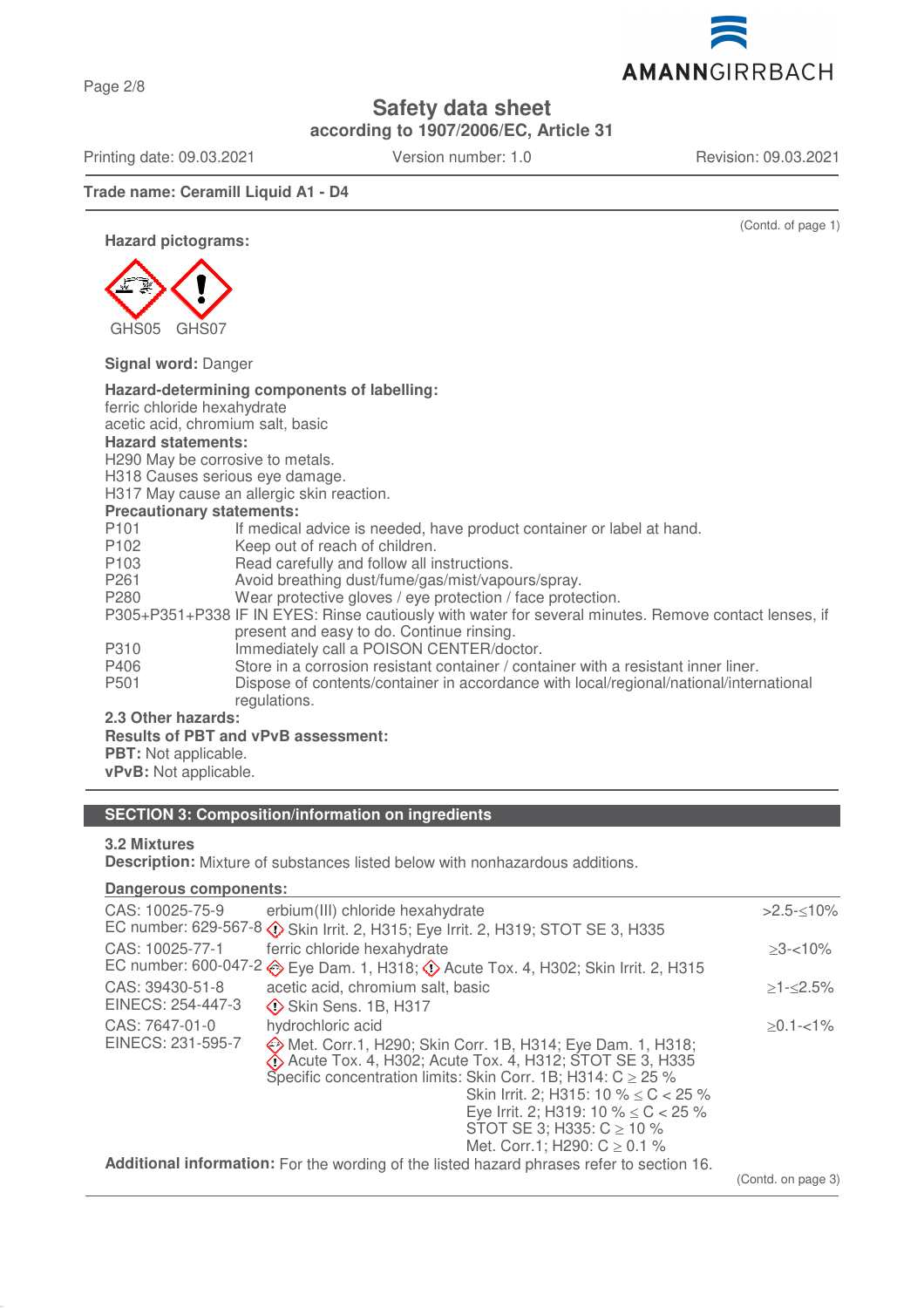**according to 1907/2006/EC, Article 31**

Printing date: 09.03.2021 Version number: 1.0 Revision: 09.03.2021

**Trade name: Ceramill Liquid A1 - D4**

(Contd. of page 2)

## **SECTION 4: First aid measures**

**4.1 Description of first aid measures:**

**General information:**

Take affected persons out into the fresh air.

Do not leave affected persons unattended.

**After inhalation:** Supply fresh air; consult doctor in case of complaints.

**After skin contact:** Immediately wash with water and soap and rinse thoroughly.

#### **After eye contact:**

Rinse opened eye for several minutes under running water.

Call a doctor immediately.

**After swallowing:** Call a doctor immediately.

**4.2 Most important symptoms and effects, both acute and delayed:**

No further relevant information available.

**Hazards:** Danger of gastric perforation.

**4.3 Indication of any immediate medical attention and special treatment needed:**

No further relevant information available.

## **SECTION 5: Firefighting measures**

### **5.1 Extinguishing media:**

**Suitable extinguishing agents:** CO2, powder or water spray. Fight larger fires with water spray or alcohol resistant foam. **For safety reasons unsuitable extinguishing agents:** Water with full jet **5.2 Special hazards arising from the substance or mixture:** Formation of toxic gases is possible during heating or in case of fire. In case of fire, the following can be released: Hydrogen chloride (HCl) **5.3 Advice for firefighters: Protective equipment:** Mouth respiratory protective device. Do not inhale explosion gases or combustion gases. **Additional information:**

Collect contaminated fire fighting water separately. It must not enter the sewage system.

### **SECTION 6: Accidental release measures**

### **6.1 Personal precautions, protective equipment and emergency procedures:**

Wear protective equipment. Keep unprotected persons away.

Ensure adequate ventilation.

Use respiratory protective device against the effects of fumes/dust/aerosol.

**6.2 Environmental precautions:** Do not allow product to reach sewage system or any water course.

### **6.3 Methods and material for containment and cleaning up:**

Absorb with liquid-binding material (sand, diatomite, acid binders, universal binders, sawdust).

Ensure adequate ventilation.

**6.4 Reference to other sections:**

See Section 7 for information on safe handling.

See Section 8 for information on personal protection equipment.

See Section 13 for disposal information.

## **SECTION 7: Handling and storage**

## **7.1 Precautions for safe handling:**

Open and handle receptacle with care.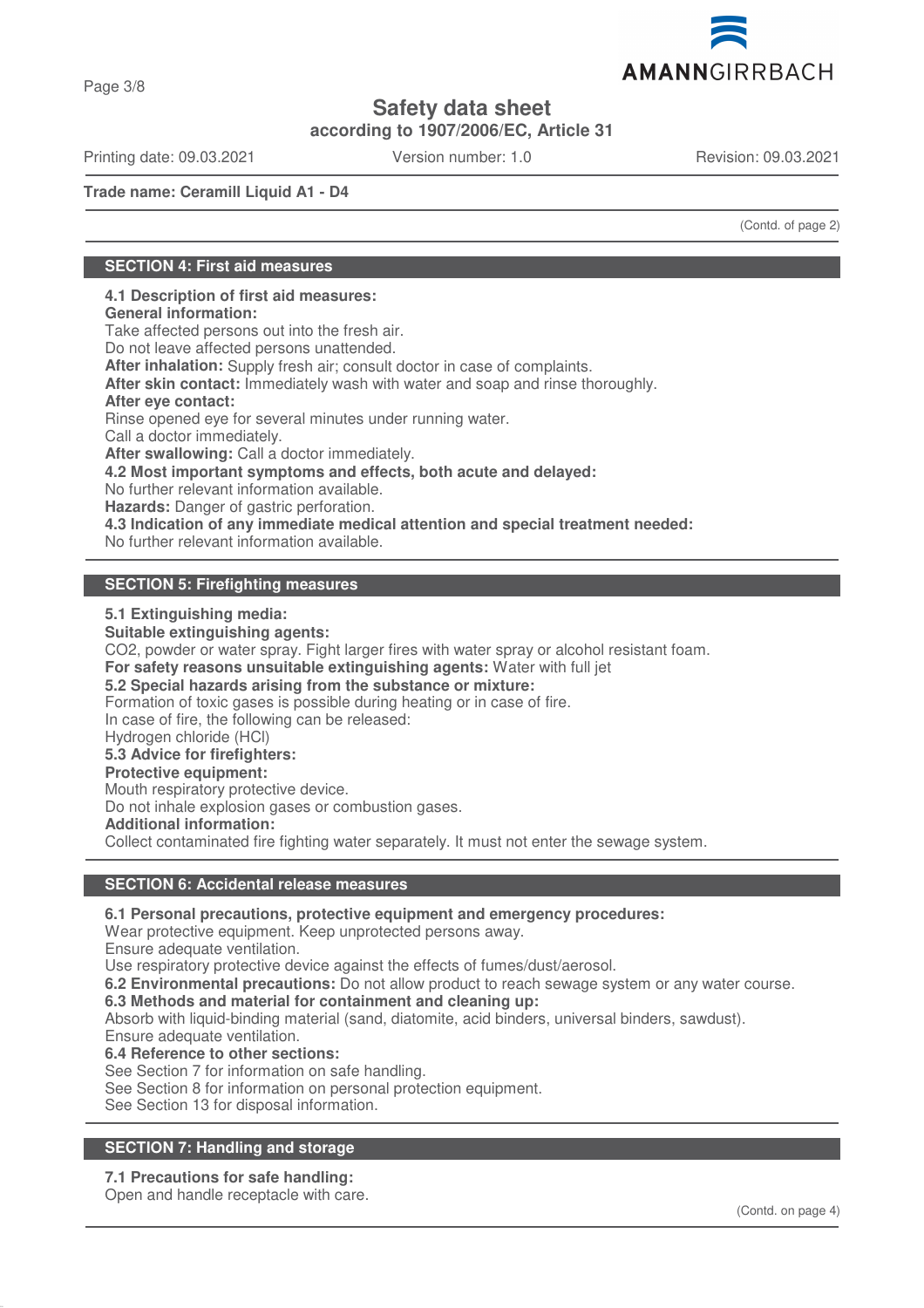

**according to 1907/2006/EC, Article 31**

Printing date: 09.03.2021 Version number: 1.0 Revision: 09.03.2021

Page 4/8

(Contd. of page 3)

### **Trade name: Ceramill Liquid A1 - D4**

Ensure good ventilation/exhaustion at the workplace. Prevent formation of aerosols. **Information about fire - and explosion protection:** Keep ignition sources away - Do not smoke.

**7.2 Conditions for safe storage, including any incompatibilities:**

**Storage:**

**Requirements to be met by storerooms and receptacles:** Store only in the original receptacle. **Information about storage in one common storage facility:**

Do not store together with alkalis (caustic solutions).

Store away from foodstuffs.

**Further information about storage conditions:** Keep container tightly sealed.

**7.3 Specific end use(s):** No further relevant information available.

### **SECTION 8: Exposure controls/personal protection**

## **8.1 Control parameters: Ingredients with limit values that require monitoring at the workplace: 7647-01-0 hydrochloric acid**

OEL Short-term value: 15 mg/m<sup>3</sup>, 10 ppm Long-term value: 8 mg/m<sup>3</sup>, 5 ppm IOELV

**8.2 Exposure controls:**

**Appropriate engineering controls** No further data; see item 7.

#### **Individual protection measures, such as personal protective equipment General protective and hygienic measures:**

The usual precautionary measures are to be adhered to when handling chemicals.

Wash hands before breaks and at the end of work.

Keep away from foodstuffs, beverages and feed.

Do not inhale gases / fumes / aerosols.

Avoid contact with the eyes and skin.

**Respiratory protection:** Not necessary if room is well-ventilated.

**Hand protection** Protective gloves

**Material of gloves:**

Nitrile rubber, NBR

Butyl rubber, BR

The selection of the suitable gloves does not only depend on the material, but also on further marks of quality and varies from manufacturer to manufacturer.

**Penetration time of glove material:**

The exact break through time has to be found out by the manufacturer of the protective gloves and has to be observed.

**Eye/face protection** Tightly sealed goggles

## **SECTION 9: Physical and chemical properties**

**9.1 Information on basic physical and chemical properties: General Information: Colour:** Yellow **Odour:** Characteristic Characteristic Characteristic Characteristic Characteristic Characteristic Characteristic Characteristic Characteristic Characteristic Characteristic Characteristic Characteristic Characteristic Cha **Odour threshold:**<br> **Melting point/freezing point:**<br>
Melting point/freezing point:<br>
Melting point/freezing point:<br>
Melting point/freezing point: **Melting point/freezing point: Boiling point or initial boiling point and boiling range** Undetermined.<br> **Flammability** Contract Contract Contract Contract Contract Contract Contract Contract Contract Contract Contra<br>
Not applicable. Not applicable.

(Contd. on page 5)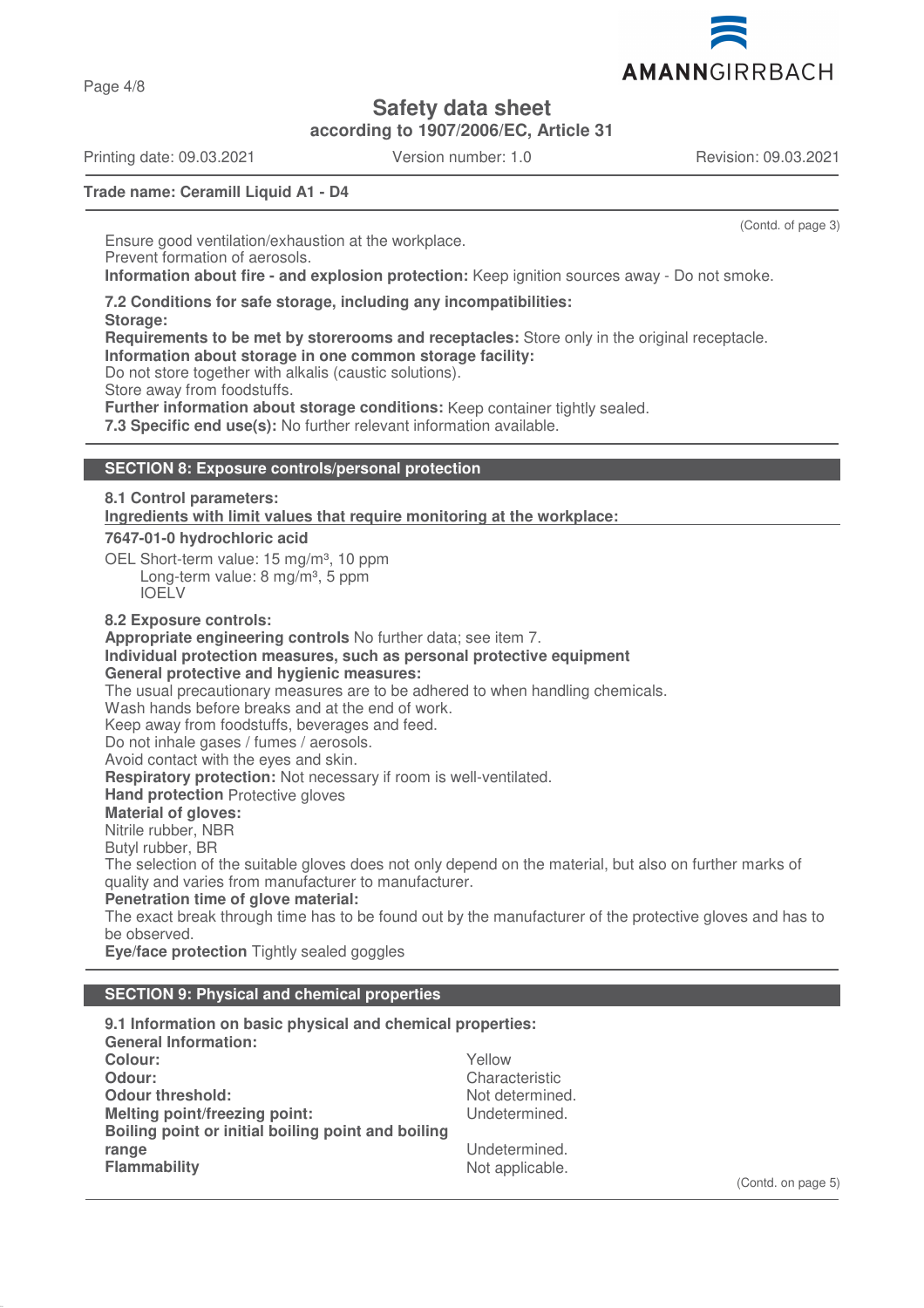

**according to 1907/2006/EC, Article 31**

Printing date: 09.03.2021 Version number: 1.0 Revision: 09.03.2021

## **Trade name: Ceramill Liquid A1 - D4**

|                                                   | (Contd. of page 4)                            |
|---------------------------------------------------|-----------------------------------------------|
| Lower and upper explosion limit                   |                                               |
| Lower:                                            | Not determined.                               |
| Upper:                                            | Not determined.                               |
| <b>Flash point:</b>                               | Not applicable.                               |
| Auto-ignition temperature:                        | Product is not selfigniting.                  |
| <b>Decomposition temperature:</b>                 | Not determined.                               |
| pH                                                | $<$ 2                                         |
| <b>Viscosity:</b>                                 |                                               |
| <b>Kinematic viscosity</b>                        | Not applicable.                               |
| Dynamic:                                          | Not applicable.                               |
| <b>Solubility</b>                                 |                                               |
| water:                                            | Fully miscible.                               |
| Partition coefficient n-octanol/water (log value) | Not determined.                               |
| <b>Vapour pressure:</b>                           | Not determined.                               |
| Density and/or relative density                   |                                               |
| <b>Density:</b>                                   | Not determined.                               |
| <b>Relative density:</b>                          | Not determined.                               |
| Vapour density:                                   | Not determined.                               |
| 9.2 Other information:                            |                                               |
| Appearance:                                       |                                               |
| Form:                                             | Fluid                                         |
| Important information on protection of health     |                                               |
| and environment, and on safety.                   |                                               |
| <b>Explosive properties:</b>                      | Product does not present an explosion hazard. |
| <b>Change in condition:</b>                       |                                               |
| <b>Evaporation rate:</b>                          | Not applicable.                               |
| Information with regard to physical hazard        |                                               |
| classes                                           |                                               |
| <b>Explosives</b>                                 | Void                                          |
| <b>Flammable gases</b>                            | Void                                          |
| <b>Aerosols</b>                                   | Void                                          |
| <b>Oxidising gases</b>                            | Void                                          |
| <b>Gases under pressure</b>                       | Void                                          |
| <b>Flammable liquids</b>                          | Void                                          |
| <b>Flammable solids</b>                           | Void                                          |
| Self-reactive substances and mixtures             | Void                                          |
| <b>Pyrophoric liquids</b>                         | Void                                          |
| <b>Pyrophoric solids</b>                          | Void                                          |
| Self-heating substances and mixtures              | Void                                          |
| Substances and mixtures, which emit flammable     |                                               |
| gases in contact with water                       | Void                                          |
| <b>Oxidising liquids</b>                          | Void                                          |
| <b>Oxidising solids</b>                           | Void                                          |
| <b>Organic peroxides</b>                          | Void                                          |
| <b>Corrosive to metals</b>                        |                                               |
| May be corrosive to metals.                       |                                               |
| <b>Desensitised explosives</b>                    | Void                                          |

## **SECTION 10: Stability and reactivity**

**10.1 Reactivity:** No further relevant information available.

(Contd. on page 6)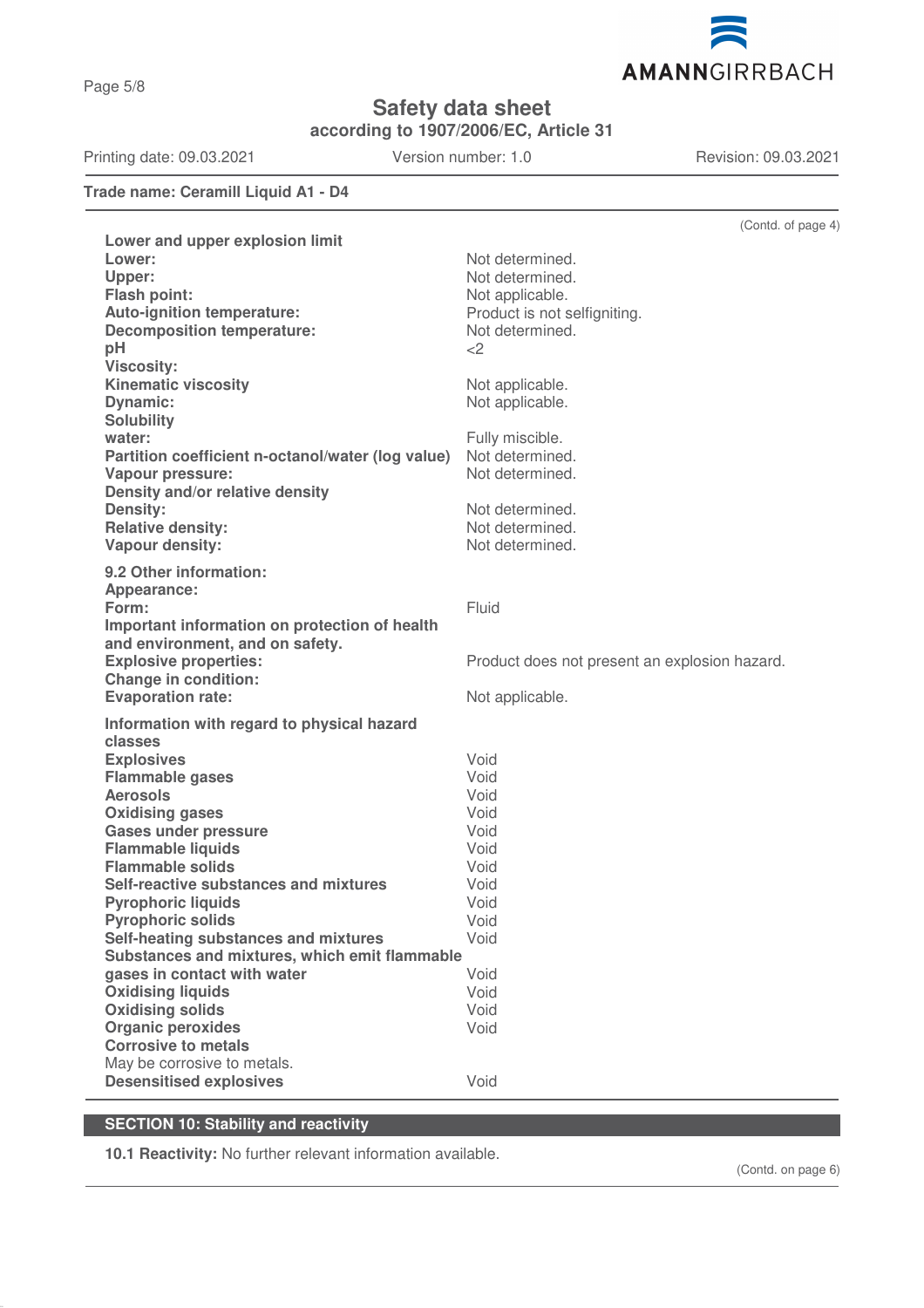

**according to 1907/2006/EC, Article 31**

Printing date: 09.03.2021 Version number: 1.0 Revision: 09.03.2021

**Trade name: Ceramill Liquid A1 - D4**

(Contd. of page 5)

**10.2 Chemical stability: Thermal decomposition / conditions to be avoided:** No decomposition if used according to specifications. **10.3 Possibility of hazardous reactions:** Reacts with alkali (lyes). Develops corrosive gases/fumes. **10.4 Conditions to avoid:** No further relevant information available. **10.5 Incompatible materials:** No further relevant information available. **10.6 Hazardous decomposition products:** Corrosive gases/vapours Hydrogen chloride (HCl)

## **SECTION 11: Toxicological information**

**11.1 Information on hazard classes as defined in Regulation (EC) No 1272/2008 Acute toxicity** Based on available data, the classification criteria are not met. **Skin corrosion/irritation** Based on available data, the classification criteria are not met. **Serious eye damage/irritation** Causes serious eye damage. **Respiratory or skin sensitisation** May cause an allergic skin reaction. **Germ cell mutagenicity** Based on available data, the classification criteria are not met. **Carcinogenicity** Based on available data, the classification criteria are not met. **Reproductive toxicity** Based on available data, the classification criteria are not met. **STOT-single exposure** Based on available data, the classification criteria are not met. **STOT-repeated exposure** Based on available data, the classification criteria are not met. **Aspiration hazard** Based on available data, the classification criteria are not met. **11.2 Information on other hazards Endocrine disrupting properties**  None of the ingredients is listed. **SECTION 12: Ecological information**

**12.1 Toxicity:**

**Aquatic toxicity:** No further relevant information available.

- **12.2 Persistence and degradability:** No further relevant information available.
- **12.3 Bioaccumulative potential:** No further relevant information available.
- **12.4 Mobility in soil:** No further relevant information available.
- **12.5 Results of PBT and vPvB assessment:**
- **PBT:** Not applicable.

**vPvB:** Not applicable.

**12.6 Endocrine disrupting properties**

The product does not contain substances with endocrine disrupting properties.

**12.7 Other adverse effects:** No further relevant information available.

**Additional ecological information:**

### **General notes:**

Water hazard class 1 (German Regulation) (Self-assessment): slightly hazardous for water Do not allow undiluted product or large quantities of it to reach ground water, water course or sewage system.

(Contd. on page 7)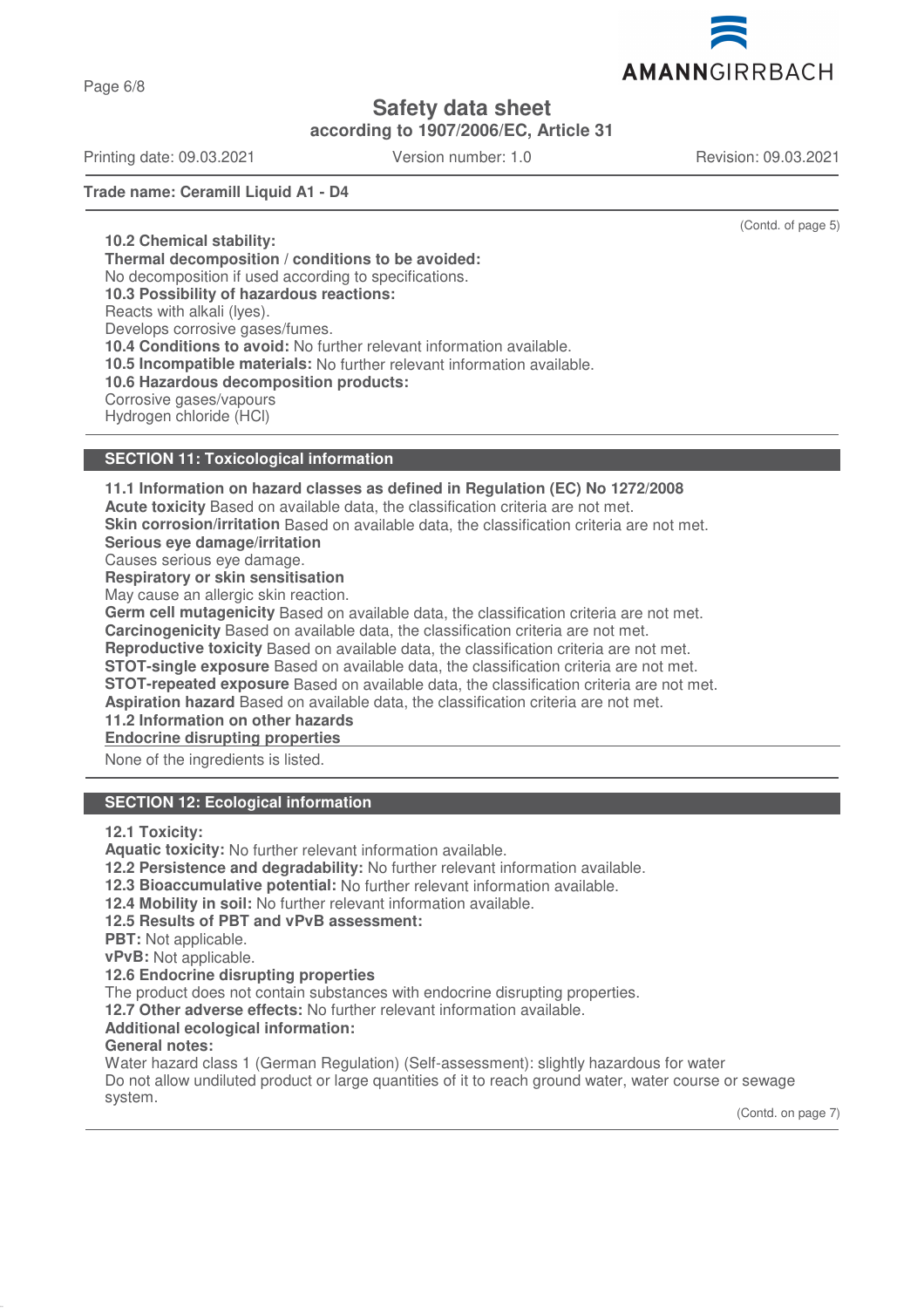**according to 1907/2006/EC, Article 31**

Printing date: 09.03.2021 Version number: 1.0 Revision: 09.03.2021

**Trade name: Ceramill Liquid A1 - D4**

(Contd. of page 6)

## **SECTION 13: Disposal considerations**

**13.1 Waste treatment methods: Recommendation:** Must not be disposed together with household garbage. Do not allow product to reach sewage system. **European waste catalogue:**

Dispose of contents/container in accordance with local/regional/national/international regulations.

**Uncleaned packaging:**

**Recommendation:** Disposal must be made according to official regulations.

## **SECTION 14: Transport information 14.1 UN number or ID number ADR, IMDG, IATA** UN1789 **14.2 UN proper shipping name: ADR** 1789 HYDROCHLORIC ACID **IMDG. IATA** And the state of the state of the HYDROCHLORIC ACID **14.3 Transport hazard class(es): ADR, IMDG, IATA Class:** 8 Corrosive substances. Label: 8 **14.4 Packing group: ADR, IMDG, IATA** III **14.5 Environmental hazards: Marine pollutant:** No **14.6 Special precautions for user:** Warning: Corrosive substances. **Hazard identification number (Kemler code):** 80 **EMS Number:** F-A,S-B **Segregation groups:** Acids **Stowage Category** A **14.7 Maritime transport in bulk according to IMO instruments** Not applicable. **Transport/Additional information: ADR Limited quantities (LQ):** 5L **Transport category:** 3 **Tunnel restriction code:** E **UN "Model Regulation":** UN 1789 HYDROCHLORIC ACID, 8, III

## **SECTION 15: Regulatory information**

**15.1 Safety, health and environmental regulations/legislation specific for the substance or mixture:** No further relevant information available.

**Directive 2012/18/EU Named dangerous substances - ANNEX I** None of the ingredients is listed. **REGULATION (EC) No 1907/2006 ANNEX XVII** Conditions of restriction: 3